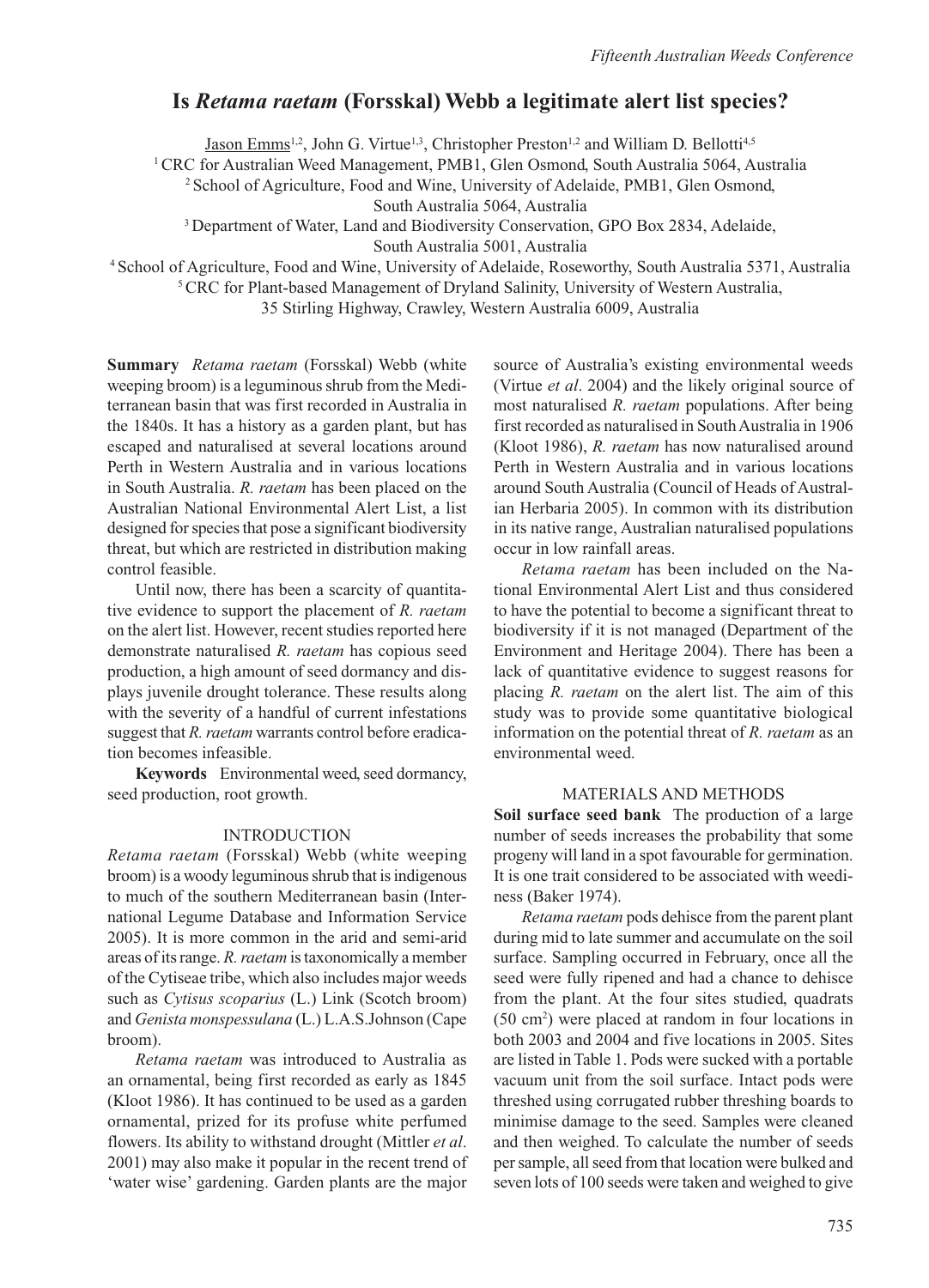a mean 100 seed weight. Where there were less than 700 seeds collected from a site, all seeds were counted and weighed and a 100 seed weight calculated.

**Initial level of impermeable seed** Legumes are commonly associated with possessing physical seed dormancy (Baskin and Baskin 1998). This provides the seed with temporal protection from germinating shortly after spring-summer ripening, a time with infrequent rain events and high temperatures.

During February 2004, ripe, intact pods of *R. raetam* were collected randomly at Kadina from one shrub. Four replicates of 50 pods were randomly selected to determine the initial level of impermeable seed. Seeds from these lots were removed from the pods, then placed in Petri dishes on moist filter paper and incubated for two weeks at a constant 20°C with 12 hour day and 12 hour night cycles. The number of seeds that had not imbibed were counted after 14 days.

**Seedling growth** Moisture is often a limited resource in Australian natural ecosystems. The ability of seedlings to grow in conditions of dry soil may be advantageous, especially in lower rainfall environments. Root system attributes may be important in allowing a species to achieve this.

An experiment was undertaken to study the growth of *R. raetam* seedlings in high and low soil moisture. The experiment was conducted in a north-facing glasshouse on Waite Campus during December 2004 and January 2005. Daily minimum and maximum temperatures fluctuated between 12°C and 20°C and 20°C and 29°C respectively. Plants were grown in 8.5 cm square pots measuring 18 cm in height. Pots were filled with University of California potting mix to a standardised weight before the commencement of the experiment.

As the objective was to investigate the species' seedling growth, not individual ecotype growth, seeds from several different locations were mixed together. Seeds were collected from wild plants at Kadina, Lipson and Robe (see Table 1 for details). Scarified seed were pre-germinated in Petri dishes before being planted into pots. Germinated seeds with 1 cm radicles were sown at a depth of 1 cm. Each pot contained one plant.

The randomised block design included two watering treatments, full water and no follow up water, and these were replicated nine times. All pots were watered from the day prior to planting with 10 mL water  $pot<sup>-1</sup>$ day-1 until four days after the germinated seeds had been planted. On the day of planting, pots received 10 mL of Fongarid® fungicide mixture in place of straight water. The no follow up water treatment received no further water after the fourth day. On the fifth day after planting, two replicates of the full water treatment were weighed and then watered slowly until water drained from the medium. The pots were left to stand overnight before being weighed again and a mean weight calculated. The difference between this weight and the pre-water weight taken the previous day provided the amount of water that was given to each pot of the full water treatment. Every three days this process was repeated.

Plants were destructively harvested 29 days after planting and the shoots and roots separated. Leaf area was measured by the program WinDias 2.0. Root systems were first cleaned before being scanned and analysed using WinRhizo Pro version 5.0. Root and shoot material were dried separately at 60°C for 72 hours and then weighed.

Differences between watering treatments were assessed by the use of two sample t-tests. Shoot dry matter was *ln* transformed prior to analysis.

#### RESULTS

**Soil surface seed bank** Three of the four *R. raetam* populations studied accumulated a large amount of seeds on the soil surface (Table 2). The population at Kadina accumulated the largest soil surface seed bank and also possessed the smallest seeds (Table 3).

|  |  | Table 1. Location of R. raetam populations studied. |  |
|--|--|-----------------------------------------------------|--|
|--|--|-----------------------------------------------------|--|

| Site          | Mean annual rainfall<br>(mm) | Land use          |
|---------------|------------------------------|-------------------|
| <b>B</b> lyth | 424                          | Roadside          |
| Kadina        | 388                          | Native vegetation |
| Lipson        | 394                          | Roadside          |
| Robe          | 633                          | Roadside          |

**Table 2.** Mean soil surface seed bank (seeds  $m^{-2}$ )  $\pm$ SE of studied *R. raetam* populations.

| Site          | 2003                     | 2004            | 2005            |
|---------------|--------------------------|-----------------|-----------------|
| <b>B</b> lyth | $\overline{\phantom{a}}$ | $968 \pm 190$   | $760 \pm 122$   |
| Kadina        | $\overline{\phantom{a}}$ | $7165 \pm 677$  | $5877 \pm 1301$ |
| Lipson        | $4932 \pm 975$           |                 |                 |
| Robe          | -                        | $5556 \pm 1479$ | $3284 \pm 749$  |

**Table 3.** Mean seed mass (mg)  $\pm$  SE of studied *R*. *raetam* populations.

| Site          | 2003             | 2004             | 2005             |
|---------------|------------------|------------------|------------------|
| <b>B</b> lyth | -                | $61.15 \pm 0.08$ | $68.39 \pm 0.17$ |
| Kadina        | -                | $55.56 \pm 0.01$ | $54.81 \pm 0.02$ |
| Lipson        | $63.53 \pm 0.37$ | -                |                  |
| Robe          | -                | $78.81 \pm 0.07$ | $79.39 \pm 0.15$ |
|               |                  |                  |                  |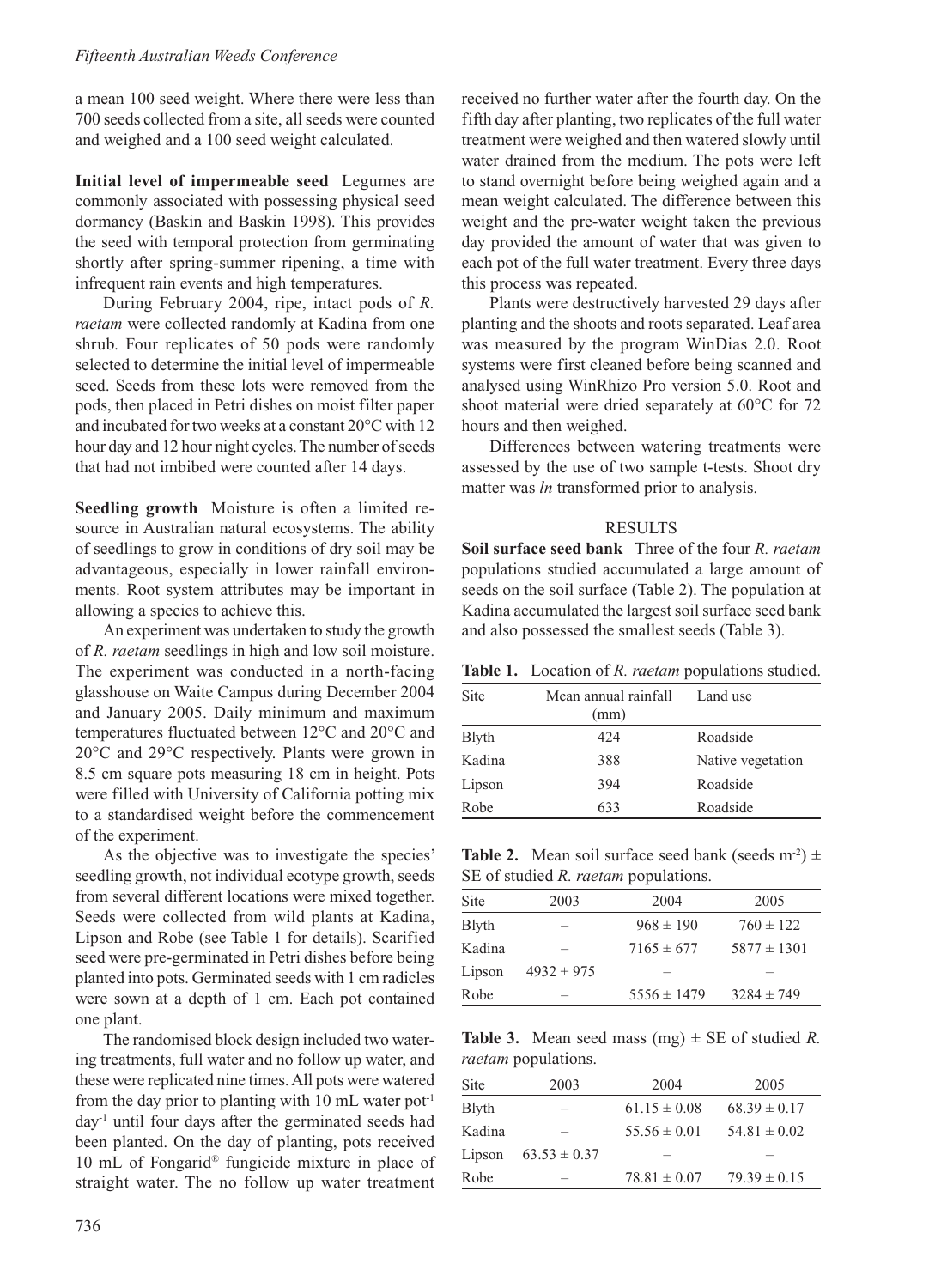**Seedling growth** The effect of drought significantly reduced the above ground traits, shoot dry matter (P  $\leq$ 0.05) and specific leaf area (P $\leq$ 0.05) (Table 4). However, no root traits differed significantly between the two watering treatments.

### **DISCUSSION**

The production of a large number of propagules increases the chance of successful recruitment. At all sites except for Blyth, *R. raetam* surface seed banks exceeded 3000 seeds m<sup>-2</sup>. Large seed production also, along with suitable seed dormancy, contributes to the formation of large persistent seed banks. These are able to disperse the population in time and help guard against severe events to the parent population such as drought, fire or deliberate weed control. *R. raetam* appears to be well adapted to achieve this in the sites studied.

*Retama raetam* had a larger individual seed mass than other weedy temperate legume shrubs (unpublished data). Large seed mass has proved advantageous in establishing under dry soil conditions (Leishman and Westoby 1994) and may have aided *R. raetam* in naturalising in dry environments.

*Retama raetam* is a desert plant in its natural habitat (Davis 1953), so must have mechanisms to cope with moisture and heat stress. Mittler *et al*. (2001) found that the upper canopy stems of *R. raetam* enter a type of 'dormancy' under drought stress. The characteristics of the root systems of *R. raetam* may also contribute to its drought tolerance. Whilst above ground its growth was reduced by water stress, root growth and the proportion of biomass devoted to root growth were not affected by drought. Under water stress, a plant that reduces the amount of leaf area is advantaged through reduced transpiration (Lambers and

Poorter 1992). However, maintaining or increasing the proportion of biomass invested into roots increases the plant's ability to find moisture. Species from stressful habitats often allocate extra resources to root growth (Lambers and Poorter 1992). The ability of a plant to explore and capture soil resources is critical, especially in situations where they are limiting.

It appears that *R. raetam* is climatically suited to much of southern Australia, but particularly to the lower rainfall regions with alkaline soils. It is most frequent in the Northern and Yorke Region in South Australia. Whilst *R. raetam* is at present confined predominately to roadsides, only 21% of native vegetation in the Northern and Yorke Region remains. Most of this is severely fragmented and small in area (<20 ha) (Graham *et al*. 2001). Small isolated remnants are much more vulnerable to increasing disturbance, which facilitates weed incursion (Hobbs and Atkins 1988). This particularly applies to roadside vegetation, a significant source of biodiversity in agricultural regions. The presence of threatened indigenous species in roadside vegetation in the Northern and Yorke region (Kenny *et al*. 2000) highlights the need to value and protect any remnant vegetation.

From the sites reported in this study and other opportunistic sightings, it is apparent that current herbarium records do not adequately reflect the true extent of the distribution of *R*. *raetam*. Of the known locations, most populations still appear to be limited to a handful of adult plants, except for three larger infestations. The largest one at Kadina occurs around the Wallaroo Mines site on Yorke Peninsula, which is of historic conservation significance.

As current herbarium records do not reflect the true extent of *R*. *raetam*'s distribution, adequate mapping will be needed to assess if eradication is still feasible. Considerable resources will be required for successful control of the three known significant infestations. Whilst *R. raetam* has been naturalised for around 100 years, it was not recorded in a native vegetation survey of the Yorke Peninsula in 1994 (Kenny

**Table 4.** Mean values  $\pm$  SE of studied *R. raetam* seedling traits.

| Trait                                                                    | Drought           | Water             |
|--------------------------------------------------------------------------|-------------------|-------------------|
| Shoot dry matter $(g)$                                                   | $0.039 \pm 0.002$ | $0.057 \pm 0.007$ |
| Specific leaf area $(g_{\text{leaf}} \text{ cm}^{-2})$                   | $93.11 \pm 4.2$   | $117.44 \pm 5.5$  |
| Root dry matter $(g)$                                                    | $0.008 \pm 0.007$ | $0.009 \pm 0.001$ |
| Root mass ratio $(g_{\text{root}} g_{\text{-\text{plant}}})$             | $0.16 \pm 0.01$   | $0.14 \pm 0.01$   |
| Root: shoot ratio $(gshoot g-1root)$                                     | $0.20 \pm 0.15$   | $0.16 \pm 0.01$   |
| Total root length (cm)                                                   | $76.79 \pm 8.51$  | $74.43 \pm 10.12$ |
| Root surface area $(cm2)$                                                | $12.79 \pm 1.27$  | $12.75 \pm 1.93$  |
| Specific root length $(g_{\text{root}} \text{ cm}^{-1}{}_{\text{root}})$ | $9893 \pm 733$    | $8032 \pm 544$    |